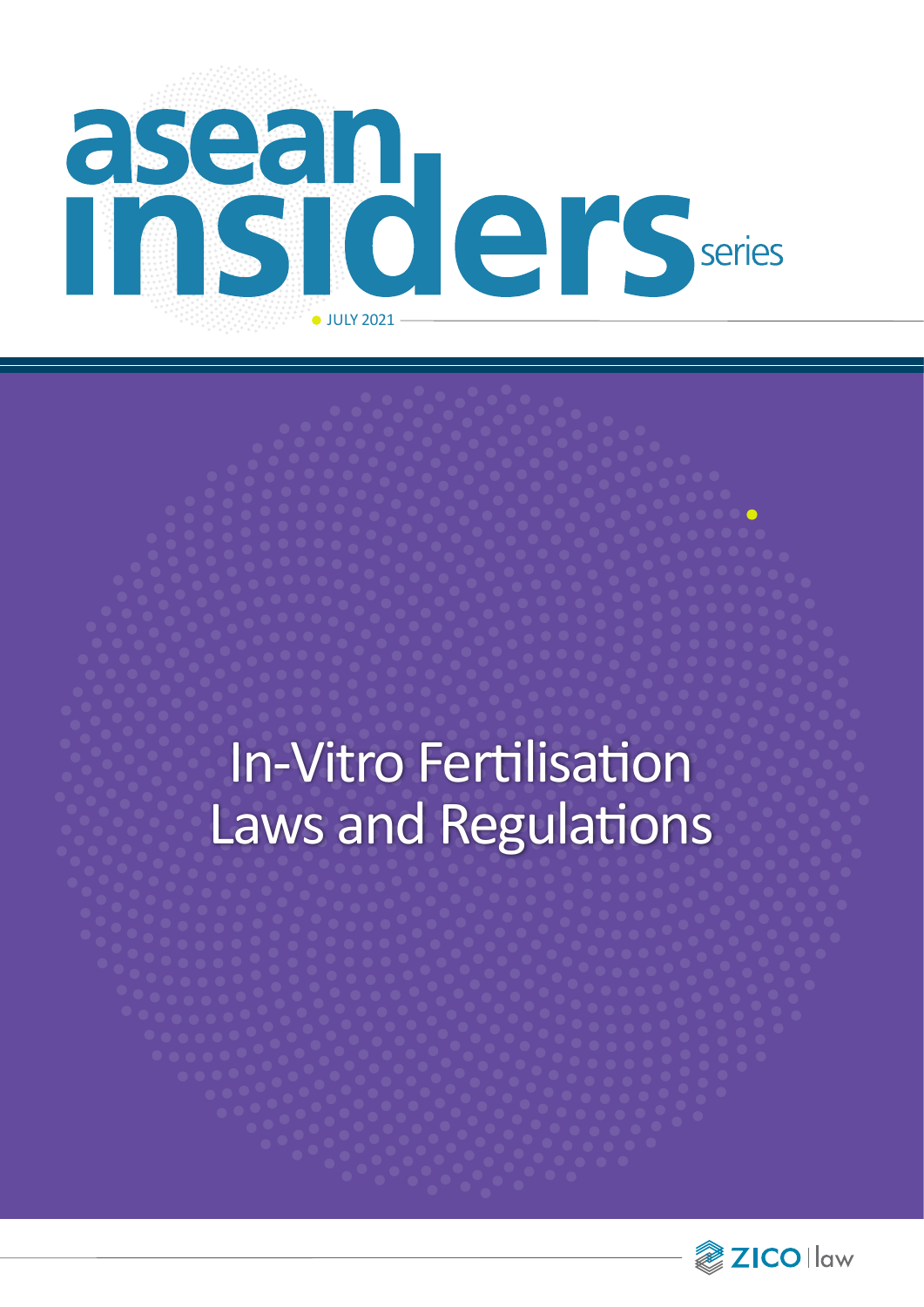#### **IN-VITRO FERTILISATION LAWS AND REGULATIONS**

In recent years, ASEAN countries have been reaching new heights in economic growth. However, fertility rates have been declining rapidly. Based on World Bank Data, the fertility rate of all ASEAN countries have dipped below the replacement level at 2.1 children per woman, which is the rate required to enable a population to replace itself from one generation to the next in order to sustain the population levels.



Fertility issues, challenges in accessing infertility treatments, late marriages, delay in giving birth, economic and career reasons, surge in living and education costs, and the mindset of having less children to provide better quality of life are some of the contributing factors to the declining fertility rate. It is expected that with further economic growth, the fertility rate will further decline. Such decline will have dire consequences, socially and economically, to a country as the population size will shrink, society will age, workforce will decrease, and taxpayers will reduce. These will cause a decline in economy and lower quality of life.

This is a looming crisis not only in ASEAN, but across the world.

Nonetheless, this has provided huge opportunities for the in-vitro fertilisation ("**IVF**") industry, which is a type of assisted reproductive technology ("**ART**") used to treat fertility or genetic problems to assist with the conception of children. As of now, this industry is still relatively undersupplied in ASEAN countries. This may be due to the low demand due to high costs of ART treatments, cultural barriers and religious reasons in some of the ASEAN countries, and the lack of proper IVF laws and regulations being in place.

However, we believe that this industry will thrive as people begin to overcome the cultural barrier and countries start to take measures to provide financial support and incentives to prevent the declining fertility rates. Such measures have already been introduced in Singapore and Malaysia.

This publication provides a snapshot of the various aspects and considerations of IVF laws regulations (including the feasibility of establishing an ART facility to conduct IVF, egg freezing and surrogacy) across ASEAN to date. As the industry is still in its infancy, IVF laws and regulations are still quite scarce for some of the ASEAN countries. We are certain that further laws and regulations will be enacted in the near future following the growth of the IVF industry.



**Tay Zi Li** Partner ZICO Law Vietnam

zi.li.tay@zicolaw.com



**Hng Hsieh Zhen** Senior Associate ZICO Law Vietnam

hsieh.zhen.hng@zicolaw.com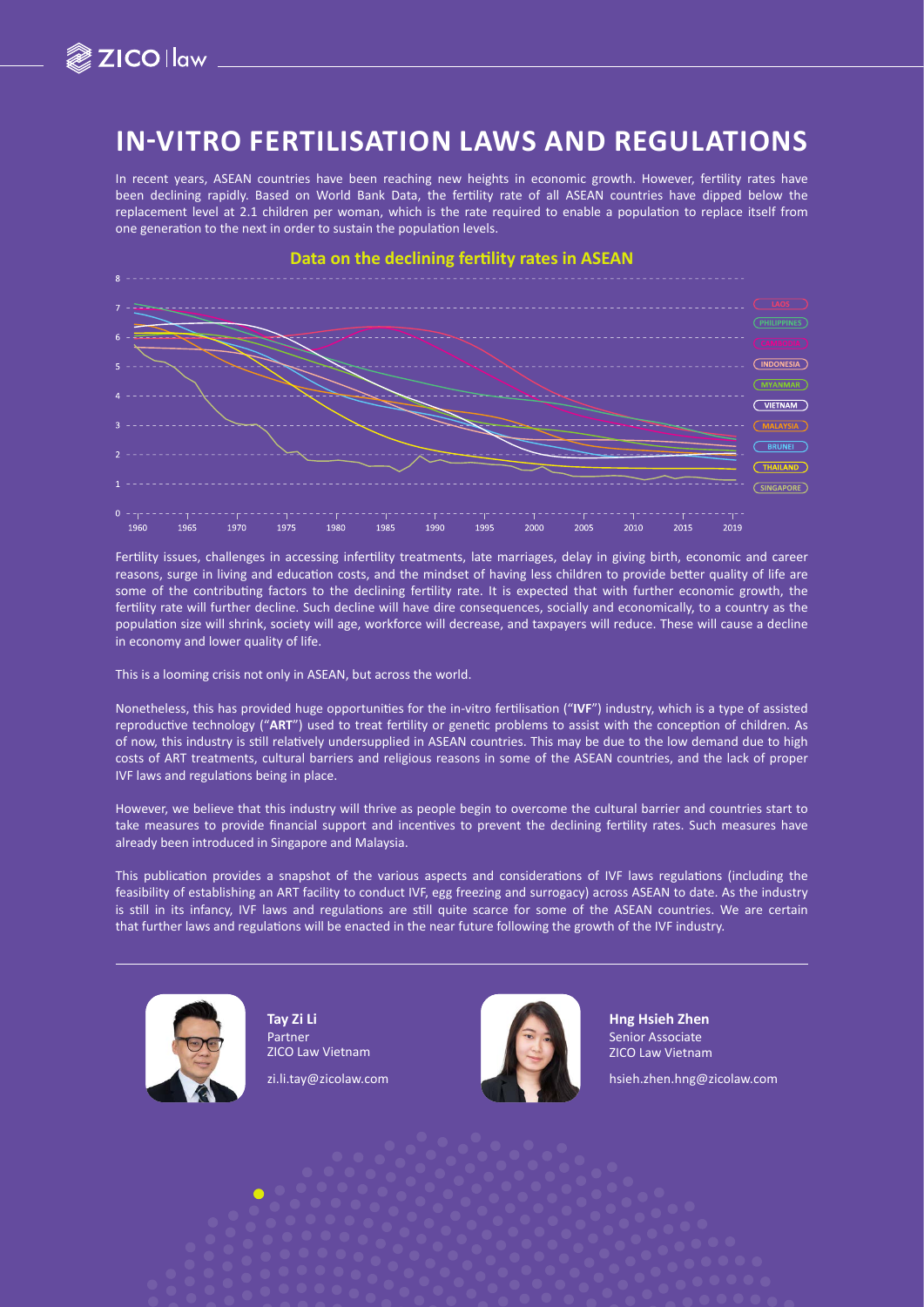## **IVF & SURROGACY REGULATIONS IN ASEAN**

| <b>IVF REGULATIONS</b>                                                                                                                                                                                                                                                                                                                                            |                           | <b>SURROGACY REGULATIONS</b>                                                                                                                    |
|-------------------------------------------------------------------------------------------------------------------------------------------------------------------------------------------------------------------------------------------------------------------------------------------------------------------------------------------------------------------|---------------------------|-------------------------------------------------------------------------------------------------------------------------------------------------|
| No specific laws or regulations                                                                                                                                                                                                                                                                                                                                   | <b>BRUNEI</b>             | No specific laws or regulations, however Brunei<br>is Syariah-compliant thus it could be deemed<br>as an infraction of religious sensibilities. |
| No specific laws or regulations                                                                                                                                                                                                                                                                                                                                   | <b>CAMBODIA</b>           | Prohibited                                                                                                                                      |
| Minister of Health Regulation No. 43 of 2015<br>regarding Provisions of Assisted Reproductive<br>Services or Pregnancy Outside of the<br><b>Natural Way</b>                                                                                                                                                                                                       | <b>INDONESIA</b>          | Prohibited                                                                                                                                      |
| No specific laws or regulations                                                                                                                                                                                                                                                                                                                                   | <b>LAOS</b>               | No specific laws or regulations                                                                                                                 |
| No specific laws or regulations.<br>Guidelines are issued by the Ministry of<br>Health and Malaysian Medical Council.                                                                                                                                                                                                                                             | <b>MALAYSIA</b>           | Prohibited for Muslims.<br>While there is no prohibition for<br>non-Muslims, it is still not advisable.                                         |
| No specific laws or regulations                                                                                                                                                                                                                                                                                                                                   | <b>MYANMAR</b>            | No specific laws or regulations                                                                                                                 |
| No specific laws, however the Philippine Family<br>Code recognises artificial insemination.                                                                                                                                                                                                                                                                       | <b>PHILIPPINES</b>        | No specific laws or regulations                                                                                                                 |
| • Private Hospitals and Medical Clinics Act<br>• Private Hospitals and Medical Clinics Regulations<br>• Licensing Terms and Conditions on Assisted<br><b>Reproduction Services 2020</b>                                                                                                                                                                           | <b>SINGAPORE</b>          | Not allowed to be carried out<br>by IVF centres                                                                                                 |
| • Sanatorium Act<br>• Protection of a Child Born by Medically Assisted<br>Reproductive Technology Act                                                                                                                                                                                                                                                             | <b>THAILAND</b>           | Allowed                                                                                                                                         |
| • Vietnam's WTO Schedule of Specific<br><b>Commitments in Services</b><br>• Law on Medical Examination and Treatment<br>No. 40/2009/ND-CP dated 23 November 2009<br>• Decree No. 10/2015/ND-CP dated 28 January<br>2015<br>• Decree No. 98/2016/ND-CP dated 1 July 2016<br>• Decree No. 155/2018/ND-CP dated 12 November<br>2018<br>• Circular No. 57/2015/TT-BYT | $\star$<br><b>VIETNAM</b> | Allowed                                                                                                                                         |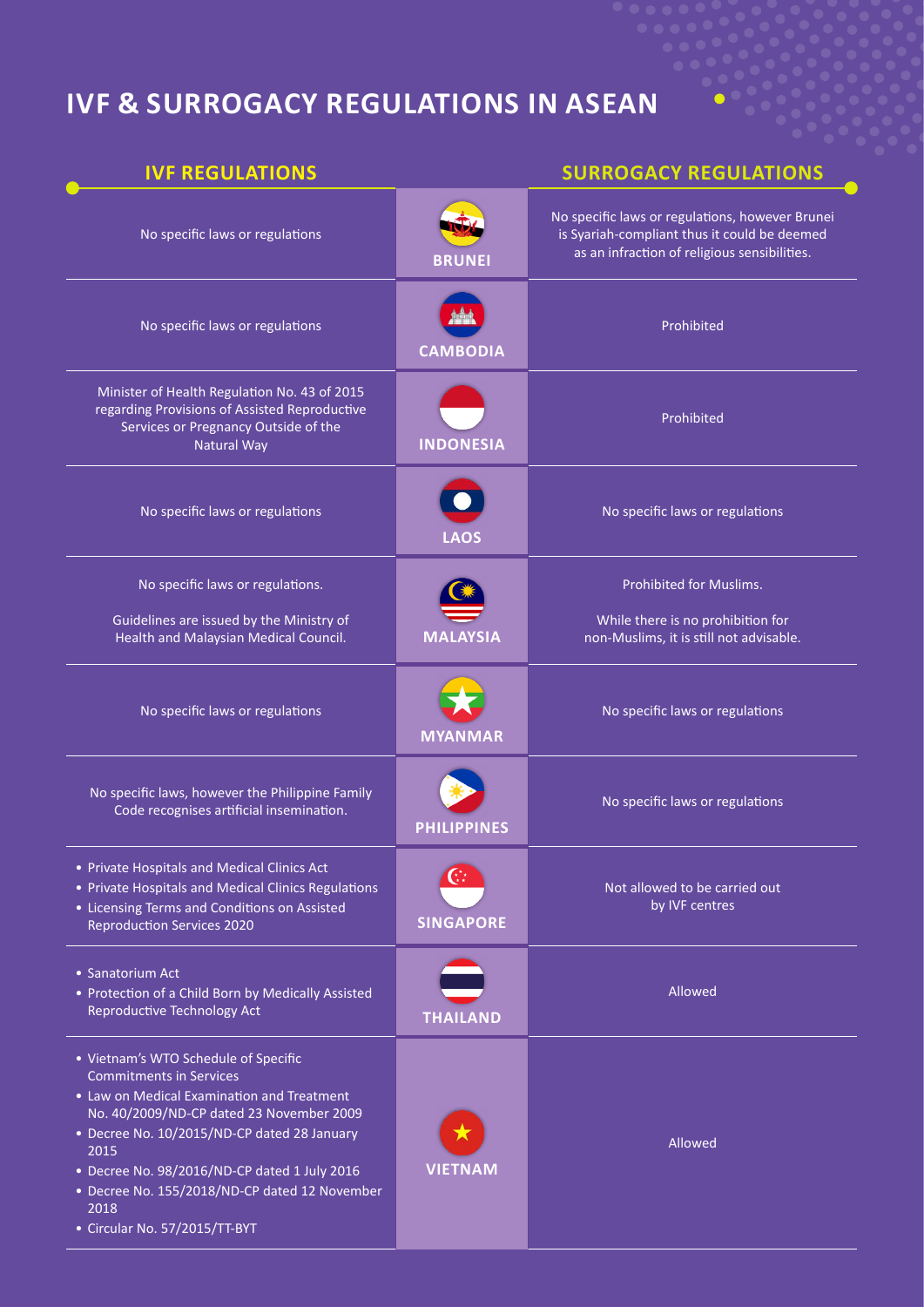| <b>MALAYSIA</b>                          |                                                                                                                                                                                                                                                                                                                                                                                                                                                                                                                                                                                                                                                                                                                                                                                       |
|------------------------------------------|---------------------------------------------------------------------------------------------------------------------------------------------------------------------------------------------------------------------------------------------------------------------------------------------------------------------------------------------------------------------------------------------------------------------------------------------------------------------------------------------------------------------------------------------------------------------------------------------------------------------------------------------------------------------------------------------------------------------------------------------------------------------------------------|
| Laws and<br><b>Regulations</b><br>on IVF | There are no specific laws or regulations on IVF in Malaysia. However, guidelines have been issued by government<br>departments and association (the Ministry of Health ("MOH") and the Malaysian Medical Council ("MMC")) such as the<br>Standards for Assisted Reproductive Technology-Embryology Laboratory and Operation Theatre ("ART Guideline")<br>and the 'Assisted Reproduction' - Malaysian Medical Council MMC Guideline 003/2006 ("MMC Guidelines") which<br>set minimum standards and requirements for any ART facilities operating and any ART procedures in Malaysia.<br>Further, ART facilities which falls under the definition of a "private ambulatory care centre" are also regulated and<br>licensed by the Private Healthcare Facilities and Services Act 1998. |
| <b>Regulatory</b><br>authority           | <b>MOH</b>                                                                                                                                                                                                                                                                                                                                                                                                                                                                                                                                                                                                                                                                                                                                                                            |
| <b>Regulatory Framework</b>              |                                                                                                                                                                                                                                                                                                                                                                                                                                                                                                                                                                                                                                                                                                                                                                                       |
| <b>Egg Freezing</b>                      | The ART Guidelines sets out in detail the guidelines on the ART procedures (including preparation prior to such procedure,<br>the collection and handling of gametes, quality assurance of the examination procedures, and reporting of results).<br>The MMC Guidelines also provides that all persons undergoing ART should be adequately tested for transmittable<br>diseases before any procedures are conducted. Further, no ART treatment can be given without their written consent<br>to the particular treatment.                                                                                                                                                                                                                                                             |
| <b>Surrogacy</b>                         | The National Council of Islamic Religious Affairs has issued a fatwa prohibiting surrogacy for Muslims.<br>While there seems to be no prohibition for non-Muslims, the MMC Guidelines provides that a surrogate arrangement<br>is not acceptable to most of the major religion in the country and can also potentially lead to many legal dilemmas.                                                                                                                                                                                                                                                                                                                                                                                                                                   |



#### Zaid Ibrahim & Co. (a member of ZICO Law)

**Tan Hui Lynn** Partner

hui.lynn.tan@zicolaw.com

t. +603 2087 9952 **CONTACT PERSON**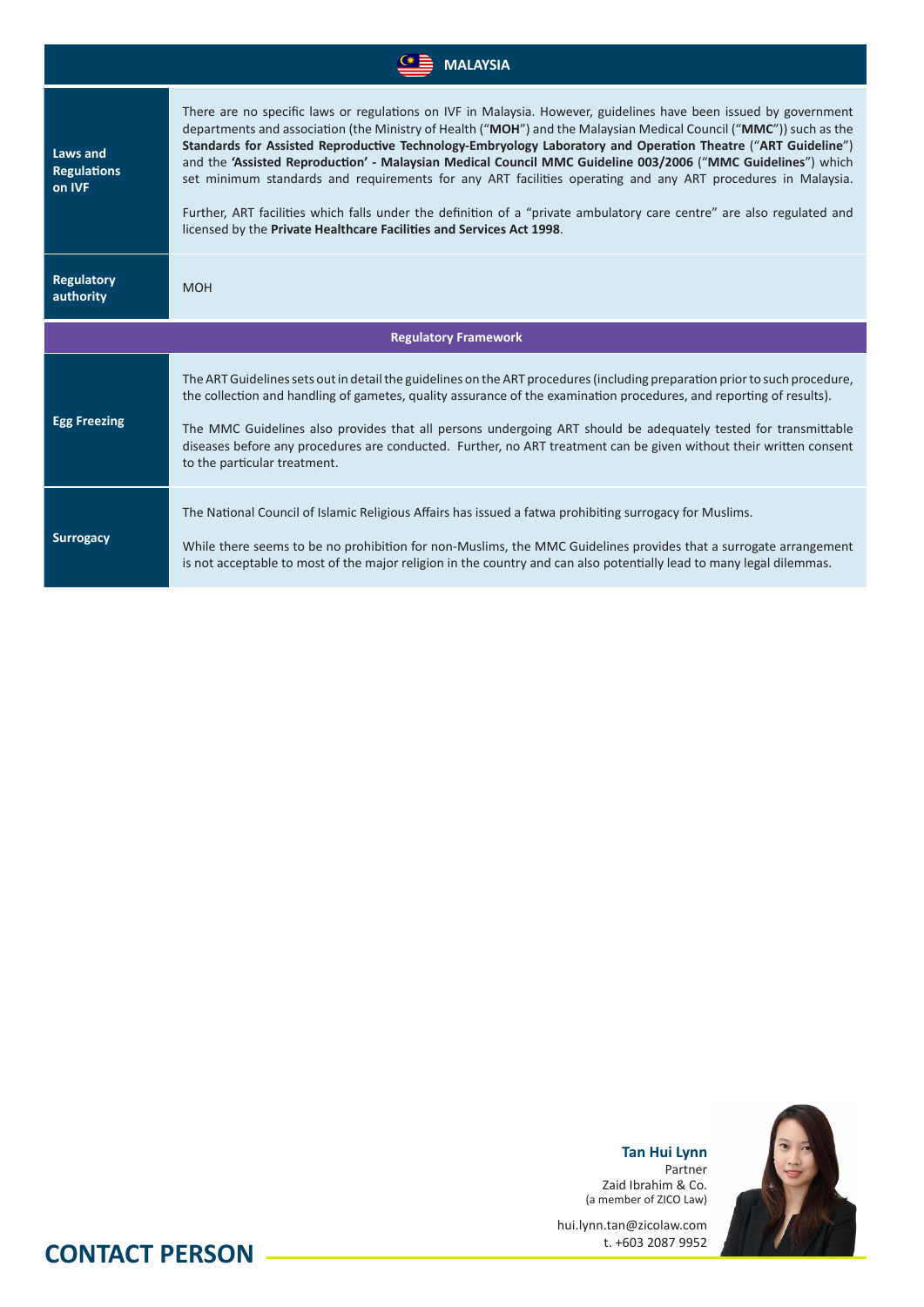| <b>SINGAPORE</b>                         |                                                                                                                                                                                                                                                                                                                                                                                                                                                                                                                                                                                                                                                                                                                                                                                                                                                                                                                                                                                                                                                                                                                                                                                                                                                                                                                                                                                                                                     |  |
|------------------------------------------|-------------------------------------------------------------------------------------------------------------------------------------------------------------------------------------------------------------------------------------------------------------------------------------------------------------------------------------------------------------------------------------------------------------------------------------------------------------------------------------------------------------------------------------------------------------------------------------------------------------------------------------------------------------------------------------------------------------------------------------------------------------------------------------------------------------------------------------------------------------------------------------------------------------------------------------------------------------------------------------------------------------------------------------------------------------------------------------------------------------------------------------------------------------------------------------------------------------------------------------------------------------------------------------------------------------------------------------------------------------------------------------------------------------------------------------|--|
| Laws and<br><b>Regulations</b><br>on IVF | <b>Private Hospitals and Medical Clinics Act</b><br>The operation of an IVF facility constitutes an operation of a medical clinic which falls under the Private Hospitals and<br><b>Medical Clinics Act.</b><br>The Act provides that no premises can be used as a medical clinic without a licence.<br><b>Private Hospitals and Medical Clinics Regulations</b><br>Further, as IVF business is considered as a special care service, the medical centre must obtain prior approval from the<br>Director of Medical Services.<br>The Regulations also provide that a medical practitioner (namely, a person registered under the Medical Registration<br>Act) must manage the medical clinic.<br>Licensing Terms and Conditions on Assisted Reproduction Services 2020<br>Imposes conditions on the licence and approval of medical clinics and centres. Conditions are imposed on facilities,<br>clinical and laboratory practices, record keeping, quality and risk management, and others.<br>The medical centre conducting assisted reproduction services (including IVF) ("AR Centre") must only permit medical<br>practitioners and embryologists, all of whom must be authorised by the Director of Medical Services to perform clinical<br>and laboratory work in assisted reproduction. At minimum there must at least be one authorised medical practitioner<br>and two authorised embryologist working at the AR Centre. |  |
| <b>Regulatory</b><br>authority           | Ministry of Health                                                                                                                                                                                                                                                                                                                                                                                                                                                                                                                                                                                                                                                                                                                                                                                                                                                                                                                                                                                                                                                                                                                                                                                                                                                                                                                                                                                                                  |  |
| <b>Regulatory Framework</b>              |                                                                                                                                                                                                                                                                                                                                                                                                                                                                                                                                                                                                                                                                                                                                                                                                                                                                                                                                                                                                                                                                                                                                                                                                                                                                                                                                                                                                                                     |  |
| <b>Egg Freezing</b>                      | AR Centres must ensure that its laboratories have appropriate labelling systems for identifying and tracing gametes/<br>embryos from collection to freeze.                                                                                                                                                                                                                                                                                                                                                                                                                                                                                                                                                                                                                                                                                                                                                                                                                                                                                                                                                                                                                                                                                                                                                                                                                                                                          |  |
| <b>Surrogacy</b>                         | Surrogacy activities, namely where a woman is artificially impregnated whether for monetary consideration or not,<br>with the intention that the child is to be given and adopted by some other person or couple, are not allowed to be<br>carried out by AR Centres.                                                                                                                                                                                                                                                                                                                                                                                                                                                                                                                                                                                                                                                                                                                                                                                                                                                                                                                                                                                                                                                                                                                                                               |  |



Partner Zaid Ibrahim & Co. (a member of ZICO Law)

**Stephanie Choong**

#### t. +603 2087 9835 **CONTACT PERSON**

stephanie.choong@zicolaw.com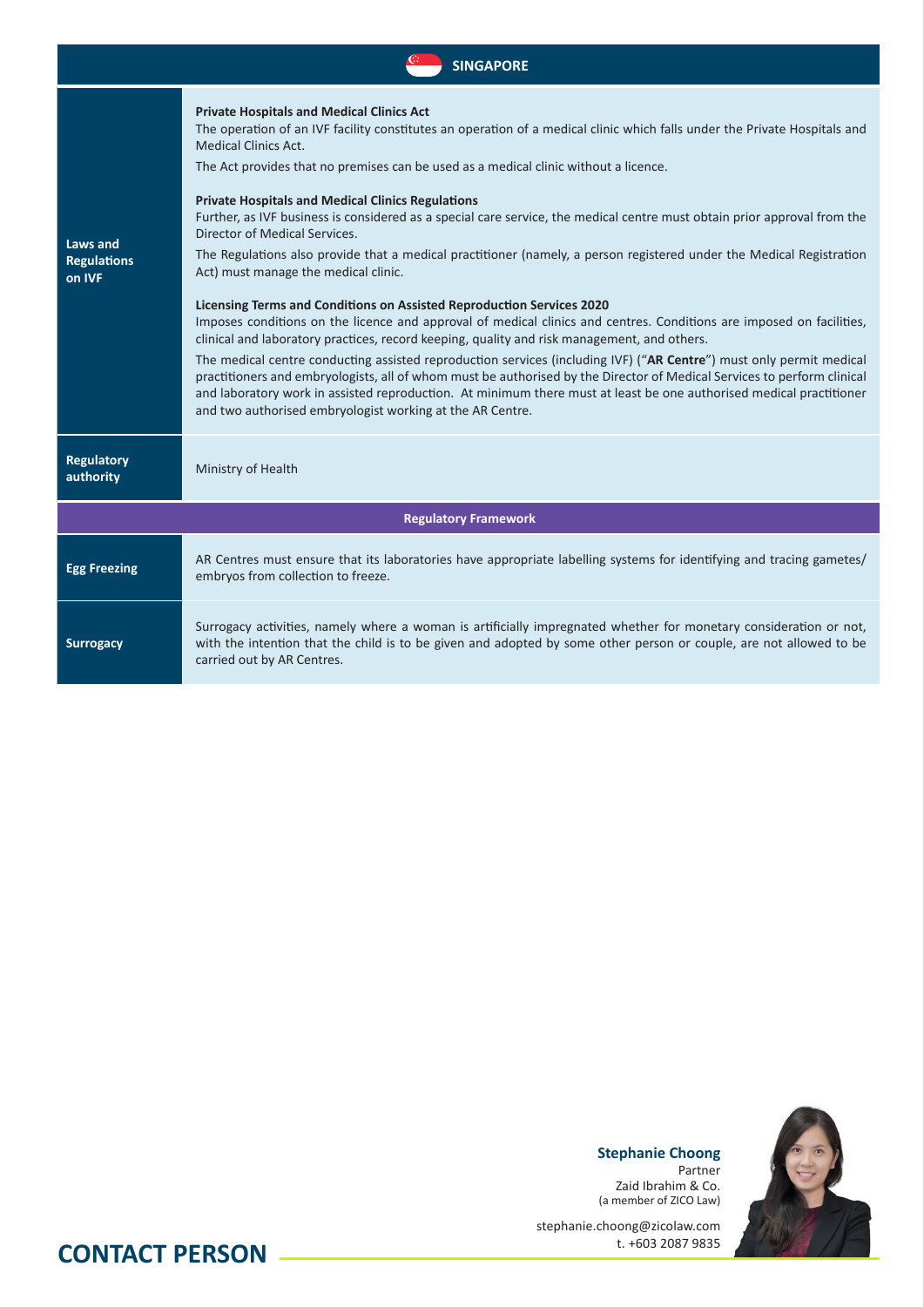| <b>CAMBODIA</b>                          |                                                                                                                                                                                                                                                                                                                                                                                                                                                                                                                                                                                                 |
|------------------------------------------|-------------------------------------------------------------------------------------------------------------------------------------------------------------------------------------------------------------------------------------------------------------------------------------------------------------------------------------------------------------------------------------------------------------------------------------------------------------------------------------------------------------------------------------------------------------------------------------------------|
| Laws and<br><b>Regulations</b><br>on IVF | There are no specific laws and regulations on IVF in Cambodia.<br>Depending on the activities of the IVF clinics, its operation may be governed under the Law on the Management<br>of Donation and Transplantation of Human Cells, Tissue, and Organ dated 9 August 2016 ("LDTCTO") and Prakas<br>No. 679 on the Management of Human Blood, Reproductive Cells, Bone Marrow and Cells issued by the Ministry of<br>Health dated 24 October 2016 ("Prakas No. 679").<br>Further, any institution providing services related to ART will need to seek prior approval from the Ministry of Health. |
| <b>Regulatory</b><br>authority           | Ministry of Health                                                                                                                                                                                                                                                                                                                                                                                                                                                                                                                                                                              |
|                                          | <b>Regulatory Framework</b>                                                                                                                                                                                                                                                                                                                                                                                                                                                                                                                                                                     |
| <b>Egg Freezing</b>                      | Under LDTCTO, egg freezing falls under the definition of transplantation of human cells, tissues, and organs. The medical<br>professionals in charge of the egg freezing are required to take measures to preserve the egg.<br>While egg freezing is provided for under the law, there are currently no publicly available guidelines or principles<br>issued by the MOH to govern the technical standards of egg freezing.                                                                                                                                                                     |
| <b>Surrogacy</b>                         | Although the provision of service of ART is permitted under Prakas No. 679, surrogacy is strictly prohibited. The Prakas<br>also expressly bans any creation of embryo for commercial or any other purposes other than to assist legally married<br>couples to have a child.<br>It is worth noting that the Cambodian government is currently in the process of drafting a law on surrogacy. However,<br>there is no official indication from the government on the timeline regarding the passing of such law.                                                                                 |



SokSiphana&associates (a member of ZICO Law)

**Matthew Rendall** Managing Partner

t. +855 23 999 878 **CONTACT PERSON**

matthew.rendall@zicolaw.com<br>t. +855 23 999 878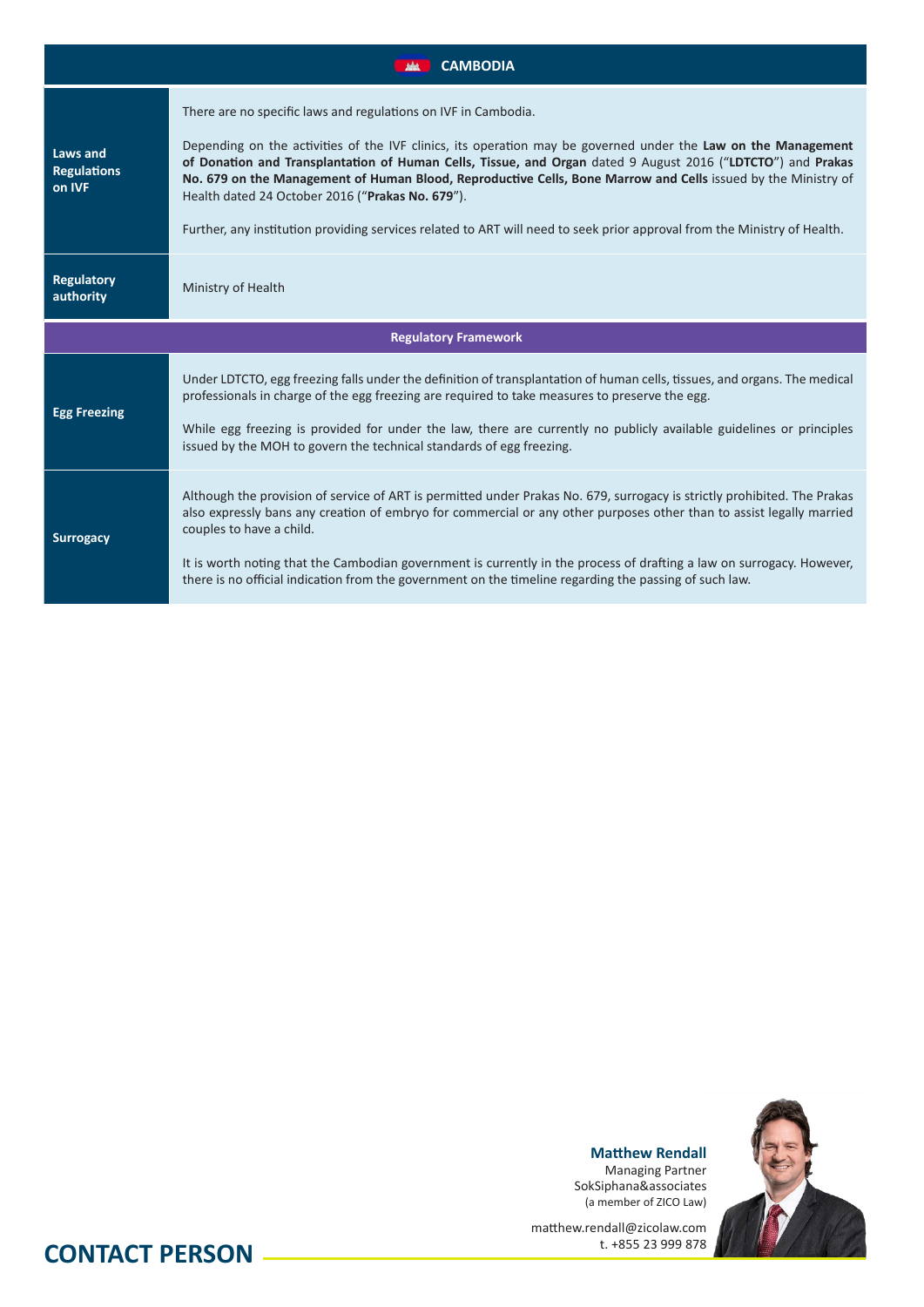| <b>INDONESIA</b>                         |                                                                                                                                                                                                                                                                                                                                                                                                                                                                                                                                                                                                                                                                                                                                                                                                                                                                                                                                                                                                                                                                                                                                                                                                                                                                                                                                                                                                                                                                                                    |  |
|------------------------------------------|----------------------------------------------------------------------------------------------------------------------------------------------------------------------------------------------------------------------------------------------------------------------------------------------------------------------------------------------------------------------------------------------------------------------------------------------------------------------------------------------------------------------------------------------------------------------------------------------------------------------------------------------------------------------------------------------------------------------------------------------------------------------------------------------------------------------------------------------------------------------------------------------------------------------------------------------------------------------------------------------------------------------------------------------------------------------------------------------------------------------------------------------------------------------------------------------------------------------------------------------------------------------------------------------------------------------------------------------------------------------------------------------------------------------------------------------------------------------------------------------------|--|
| Laws and<br><b>Regulations</b><br>on IVF | Minister of Health Regulation No. 43 of 2015 regarding Provisions of Assisted Reproductive Services or<br>Pregnancy Outside of the Natural Way (MoH Regulation 43/2015) provides that IVF (or "Assisted Reproductive<br>Services") can only be conducted in general hospitals or specialised mother and child hospitals.<br>An IVF Licence can be issued to a health service facility intending to conduct Assisted Reproductive Services. The IFV<br>Licence is issued by the Director General of Community Services on behalf of the Minister of Health based on the<br>recommendation provided by the assessment team, which consists of representatives from the Ministry of Health and<br>Perhimpunan Fertilisasi In Vitro Indonesia (PERFITRI). The assessment team will assess the compliance requirements in<br>the provision of Assisted Reproductive Services by verifying documents and conducting site visit.<br>In order to provide Assisted Reproductive Services, the hospital must comply with certain manpower, administrative<br>and management, building facilities and infrastructure requirements.<br>The suitable line of business for IVF clinic can be found in Head of Indonesia Central Statistic Board Regulation No.<br>2 of 2020 regarding Indonesian Standard Industrial Classification Code. Minister of Health Regulation No. 3 of 2020<br>regarding Classification and Licensing of Hospitals sets out the requirements to set up a clinic business in Indonesia. |  |
| <b>Regulatory</b><br>authority           | Ministry of Health                                                                                                                                                                                                                                                                                                                                                                                                                                                                                                                                                                                                                                                                                                                                                                                                                                                                                                                                                                                                                                                                                                                                                                                                                                                                                                                                                                                                                                                                                 |  |
| <b>Regulatory Framework</b>              |                                                                                                                                                                                                                                                                                                                                                                                                                                                                                                                                                                                                                                                                                                                                                                                                                                                                                                                                                                                                                                                                                                                                                                                                                                                                                                                                                                                                                                                                                                    |  |
| <b>Egg Freezing</b>                      | While there are no laws or regulations governing egg freezing, Government Regulation No. 61 of 2014 regarding<br>Reproductive Health allows for the storage of embryos as result of fertilisation outside of the human body that is not<br>implanted in the uterus. The embryo shall be kept until the birth of a baby from Assisted Reproductive Services.<br>Egg and sperm freezing activities can only be conducted by health service facility that has obtained IVF License and<br>only for the Assisted Reproductive Services purpose. The stored embryos are prohibited from being implanted in:<br>(a) the mother's uterus if the embryonic father dies or the marriage couple is divorced; or<br>(b) the uterus of another woman.                                                                                                                                                                                                                                                                                                                                                                                                                                                                                                                                                                                                                                                                                                                                                          |  |
| <b>Surrogacy</b>                         | Surrogacy is prohibited in Indonesia.                                                                                                                                                                                                                                                                                                                                                                                                                                                                                                                                                                                                                                                                                                                                                                                                                                                                                                                                                                                                                                                                                                                                                                                                                                                                                                                                                                                                                                                              |  |



Partner Roosdiono & Partners (a member of ZICO Law)

**Jade Hwang**

#### **CONTACT PERSON**

jade.hwang@zicolaw.com<br>t. +6221 2978 3888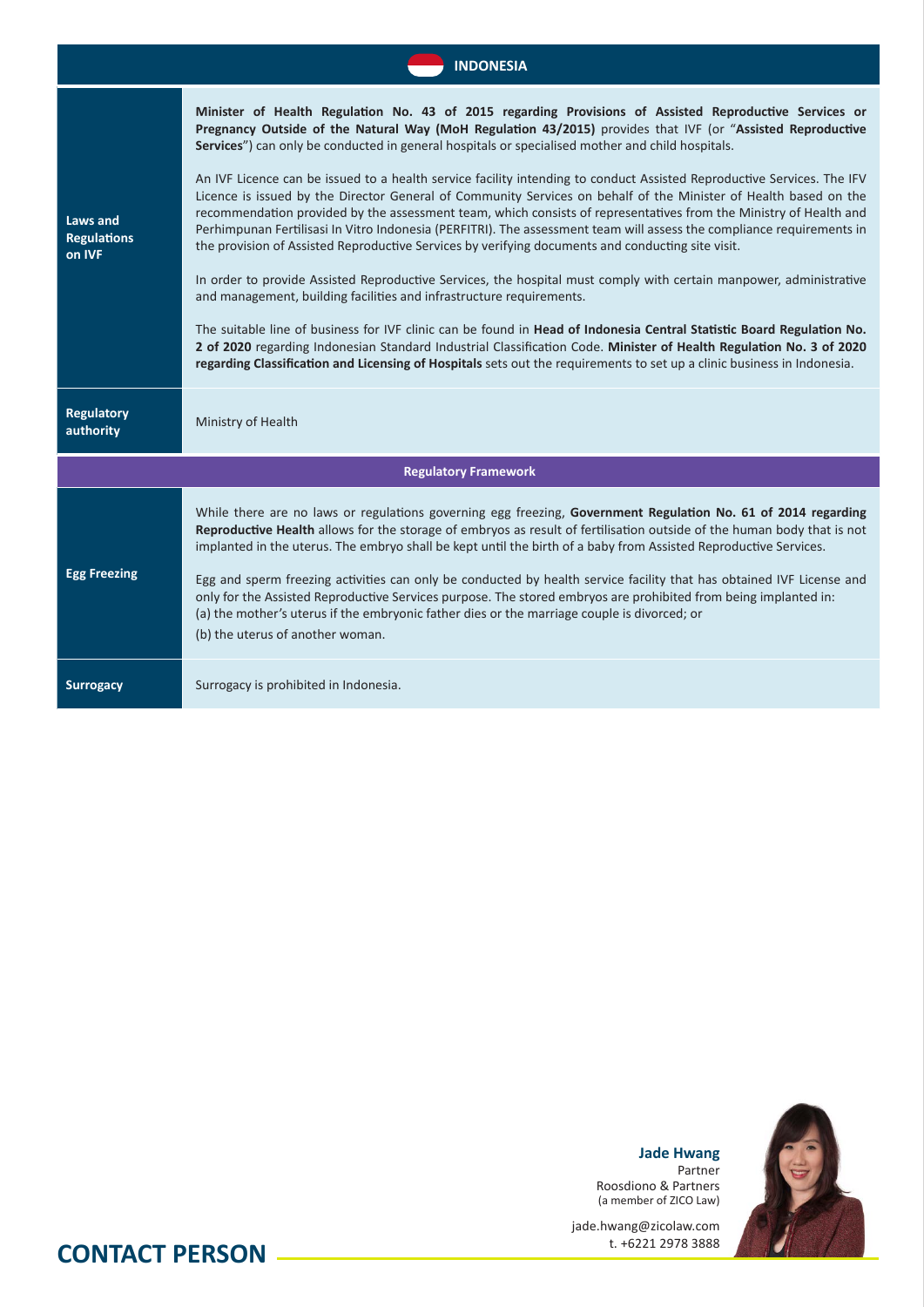| <b>THAILAND</b>              |                                                                                                                                                                                                                                                                                                                                                                                                                                                                                                                          |  |
|------------------------------|--------------------------------------------------------------------------------------------------------------------------------------------------------------------------------------------------------------------------------------------------------------------------------------------------------------------------------------------------------------------------------------------------------------------------------------------------------------------------------------------------------------------------|--|
| <b>Laws and</b>              | Sanatorium Act and Protection of a Child Born by Medically Assisted Reproductive Technology Act<br>IVF business is mainly governed by the Sanatorium Act and Protection of a Child Born by Medically Assisted<br>Reproductive Technology Act and their related regulations.                                                                                                                                                                                                                                              |  |
|                              | Under the Sanatorium Act, the operation of IVF business in Thailand must be conducted by sanatorium business<br>operators, which are required to obtain the Sanatorium Business Licence.                                                                                                                                                                                                                                                                                                                                 |  |
|                              | In addition, IVF businesses are also considered as providing medically assisted reproductive technology services ("ART<br>Medical Services") falling under the purview of the Protection of a Child Born by Medically Assisted Reproductive<br>Technology Act.                                                                                                                                                                                                                                                           |  |
| <b>Regulations</b><br>on IVF | The Protection of a Child Born by Medically Assisted Reproductive Technology Act provides for general rules and<br>requirements for ART Medical Services, such as:                                                                                                                                                                                                                                                                                                                                                       |  |
|                              | • medical practitioners providing ART Medical Services has to be qualified and comply with the standards of<br>service prescribed by Notifications of the Medical Council of Thailand with the approval of the committee of the<br>Protection of a Child Born by Medically Assisted Reproductive Technology ("ART Committee");                                                                                                                                                                                           |  |
|                              | • prior to providing any ART Medical Services, ART Medical Service providers shall provide an examination and<br>assessment of physical and mental readiness of service applicants, surrogate mothers and sperm egg donors; and                                                                                                                                                                                                                                                                                          |  |
|                              | • any forming, storing, use or removal of embryo must comply with all the rules, procedures and conditions prescribed<br>by the Medical Council of Thailand with the approval of the ART Committee. An embryo however, shall not be stored<br>or used over 14 days of age as from the date of fertilisation, provided that duration of embryo cryopreservation<br>shall not be counted in the age of an embryo.                                                                                                          |  |
|                              |                                                                                                                                                                                                                                                                                                                                                                                                                                                                                                                          |  |
| <b>Regulatory</b>            | Ministry of Health                                                                                                                                                                                                                                                                                                                                                                                                                                                                                                       |  |
| authority                    |                                                                                                                                                                                                                                                                                                                                                                                                                                                                                                                          |  |
|                              | <b>Regulatory Framework</b>                                                                                                                                                                                                                                                                                                                                                                                                                                                                                              |  |
|                              | Egg freezing for IVF business purpose must comply with the provisions under the Protection of a Child Born by Medically<br>Assisted Reproductive Technology Act.                                                                                                                                                                                                                                                                                                                                                         |  |
| <b>Egg Freezing</b>          | Further, Clause 4 of the Notification of Medical Council No. 95(9)/2558 Re: Rules, Procedures, Conditions of the<br>Deposit, Donation and Usage from Sperm or an Egg or an Embryo Deposited or Donated because of the Operation<br>of the ART or Termination of an Embryo Deposited or Donated specifically provides that egg freezing can only be<br>conducted for the purposes of fertilising with the sperm of the lawful husband, or, due to receiving any chemical<br>treatment that may be harmful to the ovaries. |  |
|                              | The surrogacy business falls under the supervision of the ART Committee. Every surrogacy case requires their approval.<br>The Protection of a Child Born by Medically Assisted Reproductive Technology Act forbids surrogacy for medical purposes.                                                                                                                                                                                                                                                                       |  |
|                              | The criteria for surrogacy is set out in the Protection of a Child Born by Medically Assisted Reproductive Technology Act<br>and the Notification of the Protection Committee of a Child Born by Medically ART.                                                                                                                                                                                                                                                                                                          |  |
| <b>Surrogacy</b>             | Surrogacy can be performed through two methods:<br>• creation of an embryo using eggs and sperm of the intended parents implanted in the gestational carrier's womb; and<br>• creation of an embryo using either donated eggs fertilised with husband sperm or wife eggs fertilised with donated<br>sperm implanted in the gestational carrier's womb.                                                                                                                                                                   |  |



**Threenuch Bunruangthaworn** Executive Partner ZICO Law Thailand

**CONTACT PERSON** 

threenuch@zicolaw.com<br>t. +66 2 6777 588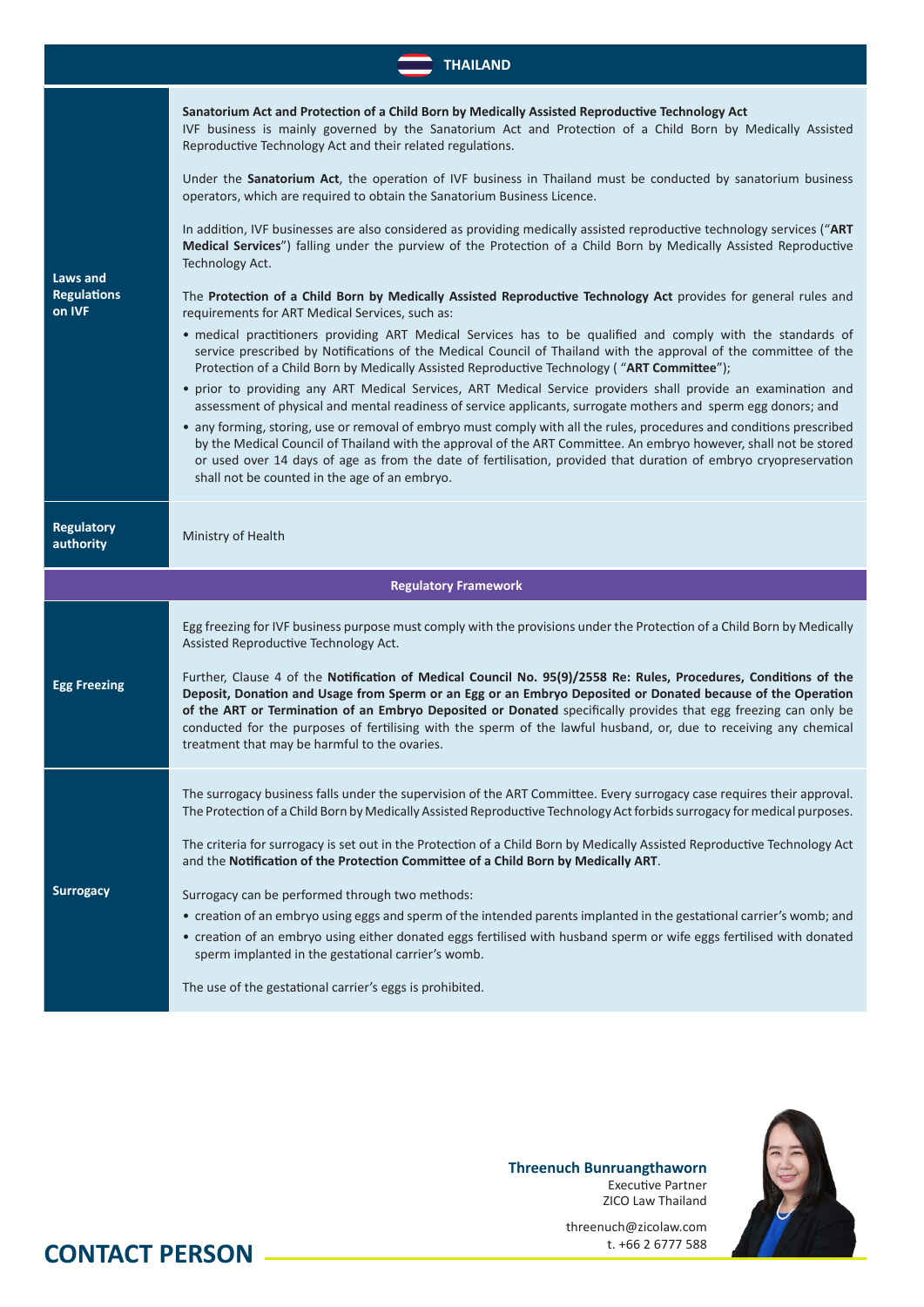|                                          | <b>VIETNAM</b>                                                                                                                                                                                                                                                                                                                                                                                                                                                                                                                                                                                                                                                                                                                                                                                                                                                                                                                                                                                                                                                                                                                                                                                                                                                                                                                                     |  |
|------------------------------------------|----------------------------------------------------------------------------------------------------------------------------------------------------------------------------------------------------------------------------------------------------------------------------------------------------------------------------------------------------------------------------------------------------------------------------------------------------------------------------------------------------------------------------------------------------------------------------------------------------------------------------------------------------------------------------------------------------------------------------------------------------------------------------------------------------------------------------------------------------------------------------------------------------------------------------------------------------------------------------------------------------------------------------------------------------------------------------------------------------------------------------------------------------------------------------------------------------------------------------------------------------------------------------------------------------------------------------------------------------|--|
| Laws and<br><b>Regulations</b><br>on IVF | IVF business is mainly regulated by the following:<br>. Vietnam's WTO Schedule of Specific Commitments in Services which came into force on 11 January 2007;<br>• Law on Medical Examination and Treatment No. 40/2009/ND-CP dated 23 November 2009 issued by the National<br>Assembly of Vietnam;<br>. Decree No. 10/2015/ND-CP dated 28 January 2015 issued by the Government regulating giving birth by IVF and<br>conditions for altruistic gestational surrogacy ("Decree 10");<br>. Decree No. 98/2016/ND-CP dated 1 July 2016 amending and supplementing several articles of Decree 10;<br>• Decree No. 155/2018/ND-CP dated 12 November 2018 on amendments to some articles related to business<br>conditions under State Management of the Ministry of Health ("MOH"); and<br>• Circular No. 57/2015/TT-BYT regulating in detail several articles of Decree 10.<br>Decree 10 specifically provides that only the following medical examination and treatment establishments are<br>allowed to perform IVF:<br>• State obstetrics or obstetrics-paediatrics establishments of provincial or higher level;<br>• private general hospitals with obstetrics or obstetrics-paediatrics departments;<br>• private hospitals specialising in obstetrics or obstetrics-paediatrics; and<br>• hospitals specialising in andrology and infertility. |  |
| <b>Regulatory</b><br>authority           | Ministry of Health                                                                                                                                                                                                                                                                                                                                                                                                                                                                                                                                                                                                                                                                                                                                                                                                                                                                                                                                                                                                                                                                                                                                                                                                                                                                                                                                 |  |
| <b>Regulatory Framework</b>              |                                                                                                                                                                                                                                                                                                                                                                                                                                                                                                                                                                                                                                                                                                                                                                                                                                                                                                                                                                                                                                                                                                                                                                                                                                                                                                                                                    |  |
| <b>Egg Freezing</b>                      | In general, the laws of Vietnam provide the following for egg, sperm and embryo storage:<br>• Storage of egg, sperm and embryo can be carried out in medical examination and treatment establishments that are<br>allowed to perform IVF to store and preserve egg, sperm and embryo for implementation of IVF techniques.<br>. The sender of egg, sperm or embryo must pay for storage and preservation fees through civil contracts with the<br>facility storing sperm, oocyte, or embryo.<br>. If the storage and preservation fee is not paid within six months, the medical establishment has the right to destroy<br>the egg, sperm or embryo.                                                                                                                                                                                                                                                                                                                                                                                                                                                                                                                                                                                                                                                                                               |  |
| <b>Surrogacy</b>                         | In order to perform altruistic gestational surrogacy (surrogate cannot be paid for carrying the baby) the medical<br>examination and treatment establishment must have at least two years experience performing IVF (from the date being<br>allowed by MOH) and the total number of IVF cycles is at least 1,000 cases per year.<br>The medical examination and treatment establishment is required to obtain a decision on recognition of being allowed<br>to perform altruistic gestational surrogacy.                                                                                                                                                                                                                                                                                                                                                                                                                                                                                                                                                                                                                                                                                                                                                                                                                                           |  |



**Tay Zi Li** Partner ZICO Law Vietnam zi.li.tay@zicolaw.com

#### **CONTACT PERSON**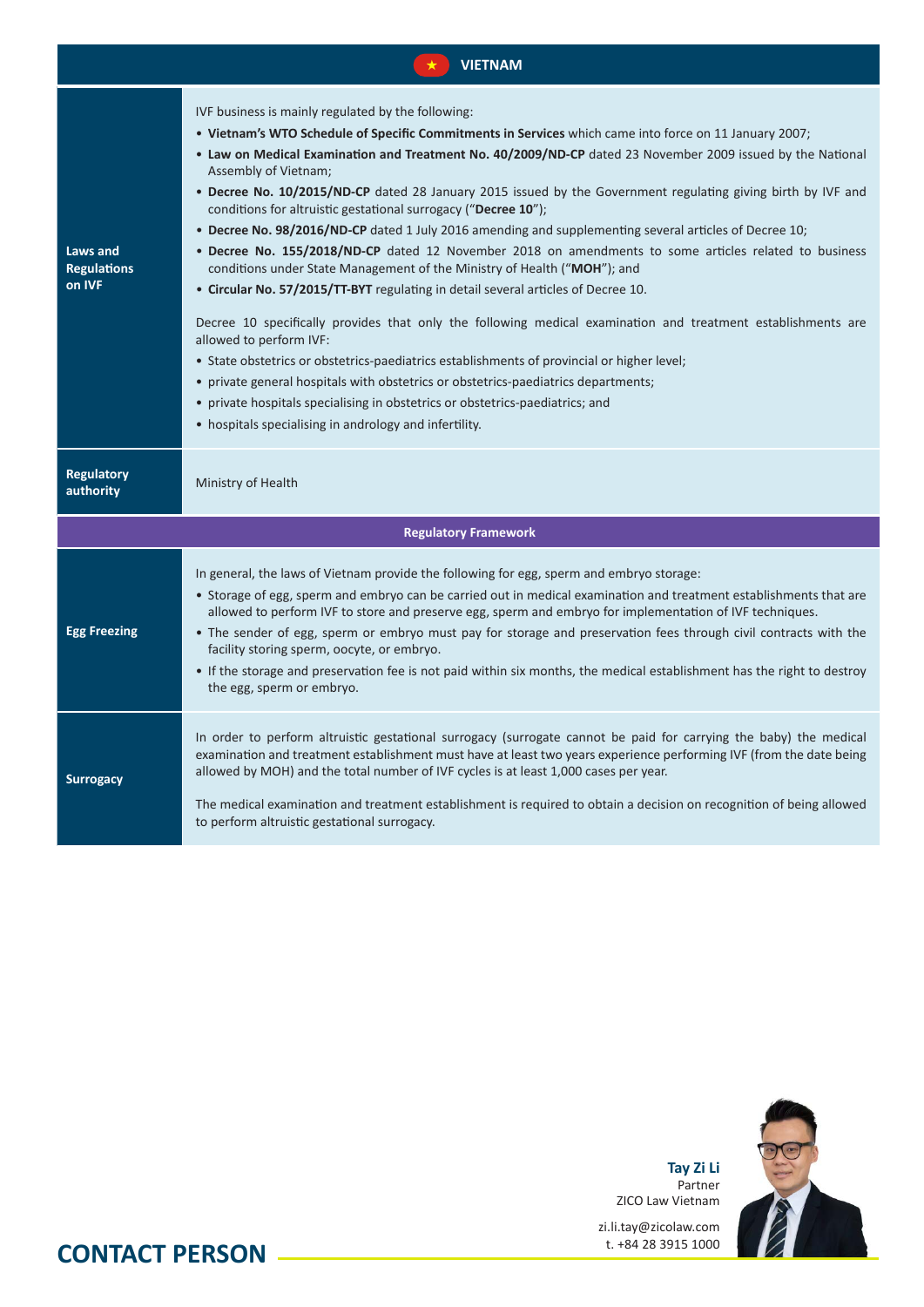| <b>PHILIPPINES</b>                       |                                                                                                                                                                                                                                                                                                                                                                                                                                                                                                                                                                                                                                                                                                                                                                                                                                                                                                                                                                                                                                                                                                                                                                                                                                                                                                                                                                                                                                                                                                                                                                                                                                                                                                                                                                                                                                                                                                                                                                                                                                                           |
|------------------------------------------|-----------------------------------------------------------------------------------------------------------------------------------------------------------------------------------------------------------------------------------------------------------------------------------------------------------------------------------------------------------------------------------------------------------------------------------------------------------------------------------------------------------------------------------------------------------------------------------------------------------------------------------------------------------------------------------------------------------------------------------------------------------------------------------------------------------------------------------------------------------------------------------------------------------------------------------------------------------------------------------------------------------------------------------------------------------------------------------------------------------------------------------------------------------------------------------------------------------------------------------------------------------------------------------------------------------------------------------------------------------------------------------------------------------------------------------------------------------------------------------------------------------------------------------------------------------------------------------------------------------------------------------------------------------------------------------------------------------------------------------------------------------------------------------------------------------------------------------------------------------------------------------------------------------------------------------------------------------------------------------------------------------------------------------------------------------|
| Laws and<br><b>Regulations</b><br>on IVF | There are no specific laws and regulations on IVF in the Philippines.<br>With regards to the subject of reproduction and fertility awareness, the Philippine Family Code only recognises<br>artificial insemination. The laws have not been revised to regulate, or at the very least recognise, the latest scientific<br>advancements on ART, such as IVF.<br>Under the existing general laws it can be said that facility or centre providing IVF services, as well as oocyte or egg<br>cryopreservation, egg donation, egg and sperm bank facilities, may be classified as a health facility under the<br>regulations of the Department of Health ("DOH").<br>Under DOH Administrative Order ("AO") No. 0012-12, or the Rules and Regulations Governing New Classification<br>of Hospitals and Other Health Facilities in the Philippines, a facility performing IVF services is classified explicitly<br>as a specialised out-patient facility. A specialised out-patient facility is a facility with highly competent and trained<br>staff that performs highly specialised procedures on an out-patient basis, such as stem cell facilities, dialysis clinics,<br>and ambulatory surgical clinics. Unlike IVF, these particular facilities have specific regulations governing their<br>establishments and licensing procedures.<br>In practice, medical procedures involved in IVF are considered ambulatory surgical procedures. Based on existing<br>DOH guidelines, an ambulatory surgical clinic ("ASC") is one established for the purpose of providing elective surgical<br>treatment of out-patients whose recovery, under normal and routine circumstances, will not require inpatient care.<br>Services of an ASC range from minor to major operations, whether requiring anaesthesia, where patients are safely<br>sent home within the same day for continuing post-operative care.<br>Ambulatory surgical clinic offering reproductive health services such as IVF would need to secure relevant licenses<br>and permits from the DOH. |
| <b>Regulatory</b><br>authority           | Department of Health                                                                                                                                                                                                                                                                                                                                                                                                                                                                                                                                                                                                                                                                                                                                                                                                                                                                                                                                                                                                                                                                                                                                                                                                                                                                                                                                                                                                                                                                                                                                                                                                                                                                                                                                                                                                                                                                                                                                                                                                                                      |
|                                          | <b>Regulatory Framework</b>                                                                                                                                                                                                                                                                                                                                                                                                                                                                                                                                                                                                                                                                                                                                                                                                                                                                                                                                                                                                                                                                                                                                                                                                                                                                                                                                                                                                                                                                                                                                                                                                                                                                                                                                                                                                                                                                                                                                                                                                                               |
| <b>Egg Freezing</b>                      | There are no express laws or rules regulating oocyte cryopreservation or egg freezing.                                                                                                                                                                                                                                                                                                                                                                                                                                                                                                                                                                                                                                                                                                                                                                                                                                                                                                                                                                                                                                                                                                                                                                                                                                                                                                                                                                                                                                                                                                                                                                                                                                                                                                                                                                                                                                                                                                                                                                    |
| <b>Surrogacy</b>                         | There is no legal framework that governs surrogate motherhood in the Philippines.<br>Since the Family Code of the Philippines was enacted prior to the advancement of ART techniques, the recognition<br>with respect to legitimacy and filiation of a child is limited to a child conceived and delivered through natural<br>birth and artificial insemination. There are no legal pronouncements yet with respect to children as products of a<br>surrogacy arrangement.                                                                                                                                                                                                                                                                                                                                                                                                                                                                                                                                                                                                                                                                                                                                                                                                                                                                                                                                                                                                                                                                                                                                                                                                                                                                                                                                                                                                                                                                                                                                                                                |



Managing Partner Insights Philippines Legal Advisors (a member of ZICO Law)

felix.sy@insights-law.com

**Felix T Sy**

t. +63 2 903 1290 **CONTACT PERSON**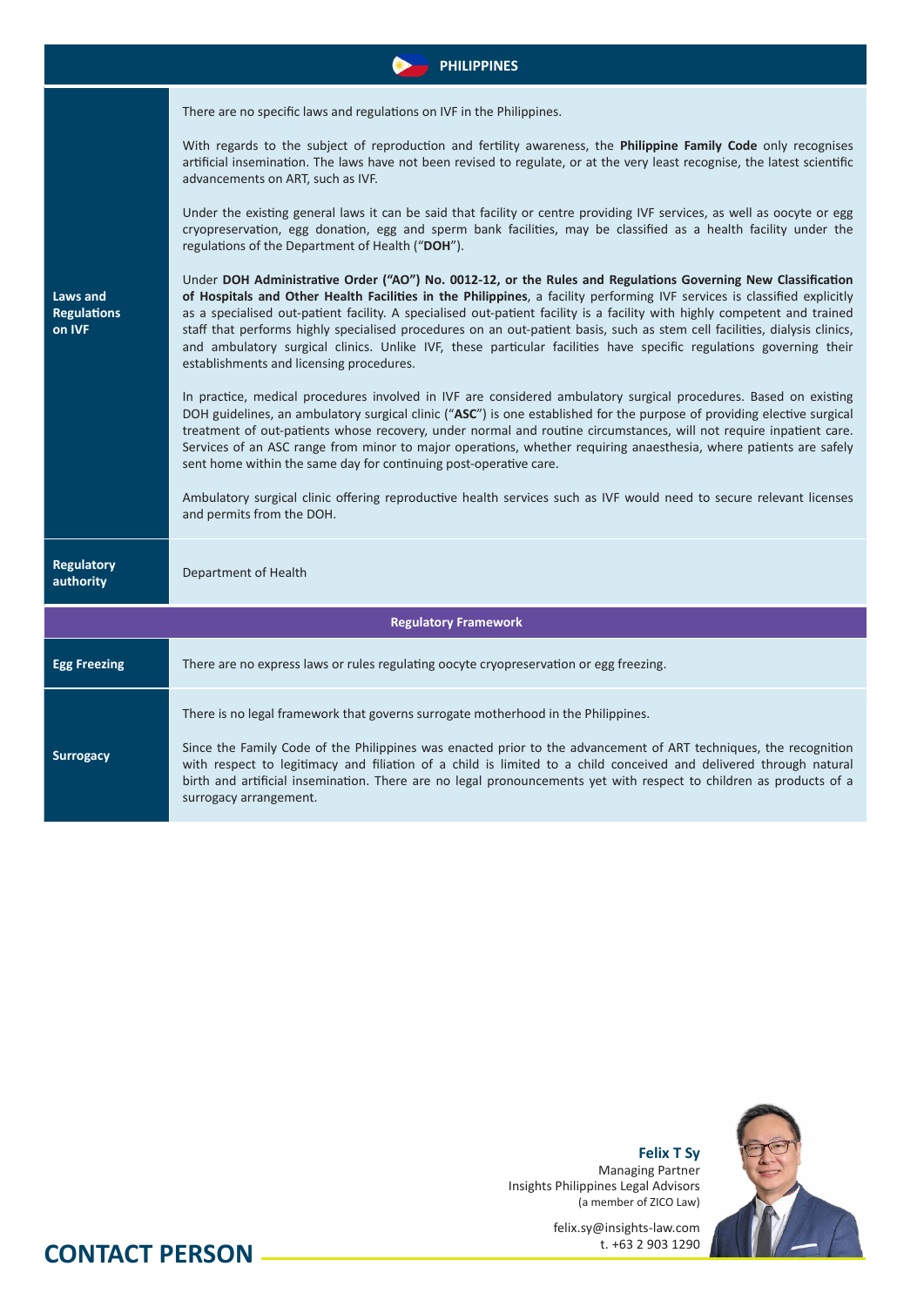| <b>MYANMAR</b>                           |                                                                                                                                                                                                                                                                                                                                                                                                                                                                                                                                                                                                                                                                                                                                                                                                                                                                                                                                                                                                                                                                                                                         |
|------------------------------------------|-------------------------------------------------------------------------------------------------------------------------------------------------------------------------------------------------------------------------------------------------------------------------------------------------------------------------------------------------------------------------------------------------------------------------------------------------------------------------------------------------------------------------------------------------------------------------------------------------------------------------------------------------------------------------------------------------------------------------------------------------------------------------------------------------------------------------------------------------------------------------------------------------------------------------------------------------------------------------------------------------------------------------------------------------------------------------------------------------------------------------|
| Laws and<br><b>Regulations</b><br>on IVF | There are no specific laws and regulations on IVF in Myanmar.<br>In general, the Law Relating to Private Health Care Services 2007 is the primary law regulating private health care<br>services in Myanmar, including private specialist clinic service. Any person who intends to establish a private specialist<br>clinic shall apply to the relevant Township Supervisory Committee for a licence for a private health care services. Whilst<br>there are no clear framework governing IVF in Myanmar, the application to conduct such services may be included as<br>explanation when applying for the licence for a private health care service and it will be subject to the decision of the<br>relevant authority.<br>Medical practitioners providing services at a private special clinic must have a Medical Practitioner Licence issued by<br>the Myanmar Medical Council. Foreign specialists who wants to practice in Myanmar would need to obtain a Limited<br>Special Medical Practitioner Licence.<br>Medical practitioners can only practice the medical treatment that is contained in their licence. |
| <b>Regulatory</b><br>authority           | Ministry of Health and Sports                                                                                                                                                                                                                                                                                                                                                                                                                                                                                                                                                                                                                                                                                                                                                                                                                                                                                                                                                                                                                                                                                           |
| <b>Regulatory Framework</b>              |                                                                                                                                                                                                                                                                                                                                                                                                                                                                                                                                                                                                                                                                                                                                                                                                                                                                                                                                                                                                                                                                                                                         |
| <b>Egg Freezing</b>                      | There are no specific laws, regulations, notifications, orders and directive regulating egg freezing services. Nonetheless,<br>there are private hospitals and clinics in Myanmar providing egg freezing services only for married couples.                                                                                                                                                                                                                                                                                                                                                                                                                                                                                                                                                                                                                                                                                                                                                                                                                                                                             |



Resident Partner ZICO Law Myanmar

**Geraldine Oh**

geraldine.oh@zicolaw.com<br>t. +95 1 7538 362

**CONTACT PERSON**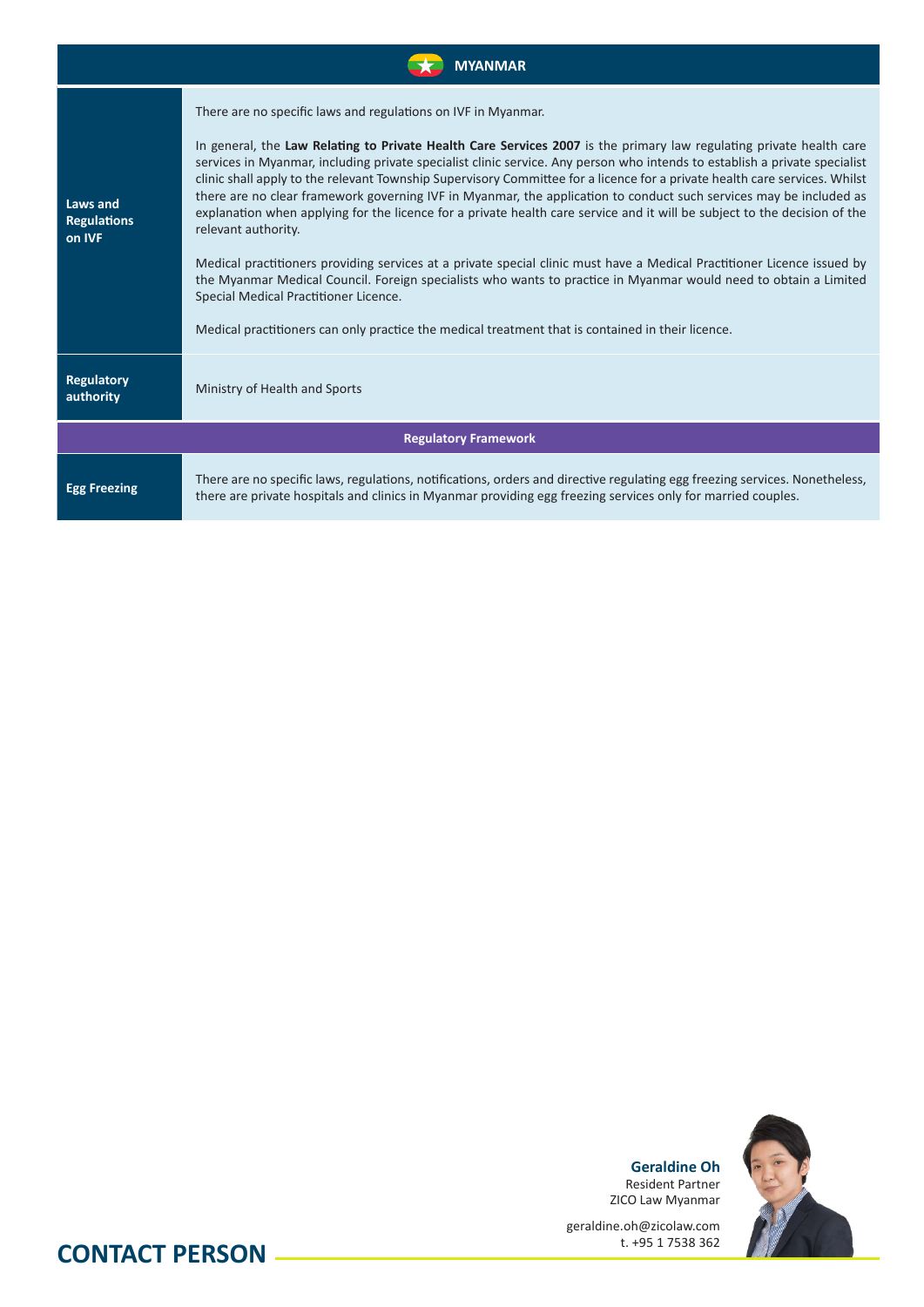| <b>LAOS</b>                                     |                                                                                                                                                                                                                                                                                                                                                                                                                                                                                                                                                                                                                                                     |  |
|-------------------------------------------------|-----------------------------------------------------------------------------------------------------------------------------------------------------------------------------------------------------------------------------------------------------------------------------------------------------------------------------------------------------------------------------------------------------------------------------------------------------------------------------------------------------------------------------------------------------------------------------------------------------------------------------------------------------|--|
| <b>Laws and</b><br><b>Regulations</b><br>on IVF | There are no specific laws and regulations on IVF in Laos.                                                                                                                                                                                                                                                                                                                                                                                                                                                                                                                                                                                          |  |
|                                                 | Medical services are governed under Law on Health Care No. 58 dated 24 December 2014 ("the Health Care Law")<br>which provides principles, regulations and measures relating to the organisation, activities, management and control of<br>health care activities in Lao PDR.                                                                                                                                                                                                                                                                                                                                                                       |  |
|                                                 | Under the Decree on the Approval of Controlled and Concession Business Lists of Lao PDR No. 03/PMO dated<br>10 January 2019 both private hospital business and medical, dental, and public health services (specialised clinic) are<br>controlled businesses, which are subject to approval by the Ministry of Planning and Investment (MPI). A business<br>operation license from the Ministry of Health must also be secured.                                                                                                                                                                                                                     |  |
| <b>Regulatory</b><br>authority                  | Ministry of Health                                                                                                                                                                                                                                                                                                                                                                                                                                                                                                                                                                                                                                  |  |
| <b>Regulatory Framework</b>                     |                                                                                                                                                                                                                                                                                                                                                                                                                                                                                                                                                                                                                                                     |  |
|                                                 | Current Lao legislation does not appear to provide specialised regulation for reproductive medicine and particularly<br>for fertility treatments such as intrauterine insemination, preimplantation genetic diagnosis and screening,<br>intracytoplasmic sperm injection, single embryo transfer, frozen embryo transfer, gender selection, non-surgical sperm<br>retrieval, egg freezing, endoscopic surgery, germinal vesicle transfer.<br>Nonetheless, the Health Care Law contains prohibitions and restrictions that may impact some treatment or procedures:<br>• Prohibition against trafficking in any product or organ from the human body |  |
|                                                 | • Prohibition against unauthorised care                                                                                                                                                                                                                                                                                                                                                                                                                                                                                                                                                                                                             |  |
| <b>General</b>                                  | . Prohibition against health care that is not in conformity with medical professional rule<br>• Amongst others, no health-care professional shall engage in trafficking in any product or organ from any part of the<br>human body.                                                                                                                                                                                                                                                                                                                                                                                                                 |  |
|                                                 | Article 21 of the Decree on Private Hospitals No. 151/GOV dated 28 April 2014 contains further prohibitions for private<br>hospitals, such as:                                                                                                                                                                                                                                                                                                                                                                                                                                                                                                      |  |
|                                                 | • to engage in in trade of products or organs of live or dead human bodies.                                                                                                                                                                                                                                                                                                                                                                                                                                                                                                                                                                         |  |
|                                                 | • to misleadingly advertise in any form that lead patients to their hospitals.                                                                                                                                                                                                                                                                                                                                                                                                                                                                                                                                                                      |  |
|                                                 | • to import equipment (including second hand medical equipment), medicine and medical products that has not<br>received approval for use in healthcare services of private hospitals.                                                                                                                                                                                                                                                                                                                                                                                                                                                               |  |
|                                                 | • to operate healthcare services and issue medical licences that are not compliant with the Healthcare Law and<br>other relevant laws.                                                                                                                                                                                                                                                                                                                                                                                                                                                                                                              |  |



ZICO Law Laos aristotle.david@zicolaw.com

**Aristotle David** Managing Partner

### t. +856 21 410 033 **CONTACT PERSON**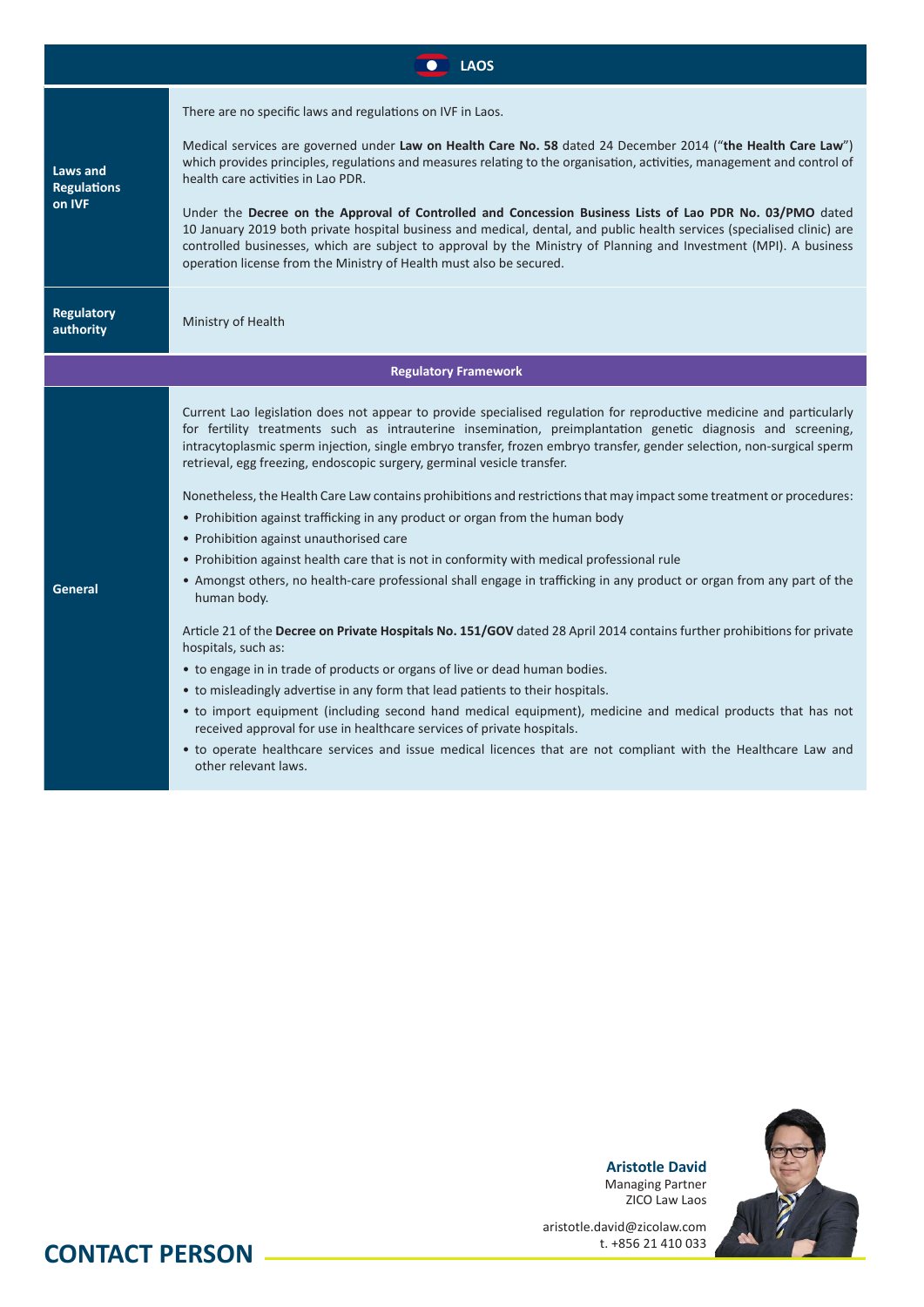| <b>BRUNEI</b>                            |                                                                                                                                                                                                                                                                                                                                                                                                                                                                                                               |  |
|------------------------------------------|---------------------------------------------------------------------------------------------------------------------------------------------------------------------------------------------------------------------------------------------------------------------------------------------------------------------------------------------------------------------------------------------------------------------------------------------------------------------------------------------------------------|--|
| Laws and<br><b>Regulations</b><br>on IVF | There are no specific laws and regulations on IVF in Brunei.                                                                                                                                                                                                                                                                                                                                                                                                                                                  |  |
|                                          | Currently the Ministry of Health does not provide any laws, regulations, or guidelines on IVF business or procedures.<br>Government/public hospitals also do not provide any IVF procedures or facilities.                                                                                                                                                                                                                                                                                                    |  |
|                                          | There is one private hospital that offers IVF (and other assisted reproductive services such as Intracyptoplasmic Sperm<br>Injection (ICSI), Sperm Aspiration (TESA, PESA), and Preimplantation Genetic Screening (PGS)) at their Reproductive<br>Medicine Unit. The unit and their services are not regulated by any strict laws except for the general Code of Conduct<br>(good medical practice).                                                                                                          |  |
|                                          | While there is no legal framework governing IVF practice in Brunei, the only requirement, while not stipulated in law<br>but as a self-implemented safeguarding practice by hospital to ensure that they are "Syariah-compliant", is that only<br>married couples are permitted to utilise IVF and other assisted reproductive services. They must produce proof of<br>marriage by way oy a marriage certificate. Sperms and eggs must only be extracted and collected from the married<br>couple themselves. |  |
|                                          | As a standard prerequisite, all medical practitioners in Brunei Darussalam, including those practicing assisted<br>reproduction such as IVF, must be registered with the Brunei Medical Board and Brunei's Ministry of Health. In<br>addition, those in private practice require an Annual Practicing Certificate.                                                                                                                                                                                            |  |
| <b>Regulatory</b><br>authority           | Ministry of Health                                                                                                                                                                                                                                                                                                                                                                                                                                                                                            |  |
| <b>Regulatory Framework</b>              |                                                                                                                                                                                                                                                                                                                                                                                                                                                                                                               |  |
| <b>Egg Freezing</b>                      | There are no specific laws, regulations, notifications, orders, and directives regulating egg freezing and egg donation<br>services.                                                                                                                                                                                                                                                                                                                                                                          |  |
| <b>Surrogacy</b>                         | There are no specific laws, regulations, notifications, orders, and directives regulating surrogacy services.                                                                                                                                                                                                                                                                                                                                                                                                 |  |
|                                          | It is useful to note that Brunei Darussalam is Syariah-compliant and assisted conception between unmarried<br>individuals may be prohibited. Thus surrogacy, though not explicitly unlawful, could be deemed an infraction of religious<br>sensibilities.                                                                                                                                                                                                                                                     |  |
|                                          |                                                                                                                                                                                                                                                                                                                                                                                                                                                                                                               |  |



ZICO R.A.R. (a member of ZICO Law)

**CONTACT PERSON** 

rozaiman.ar@zicolaw.com